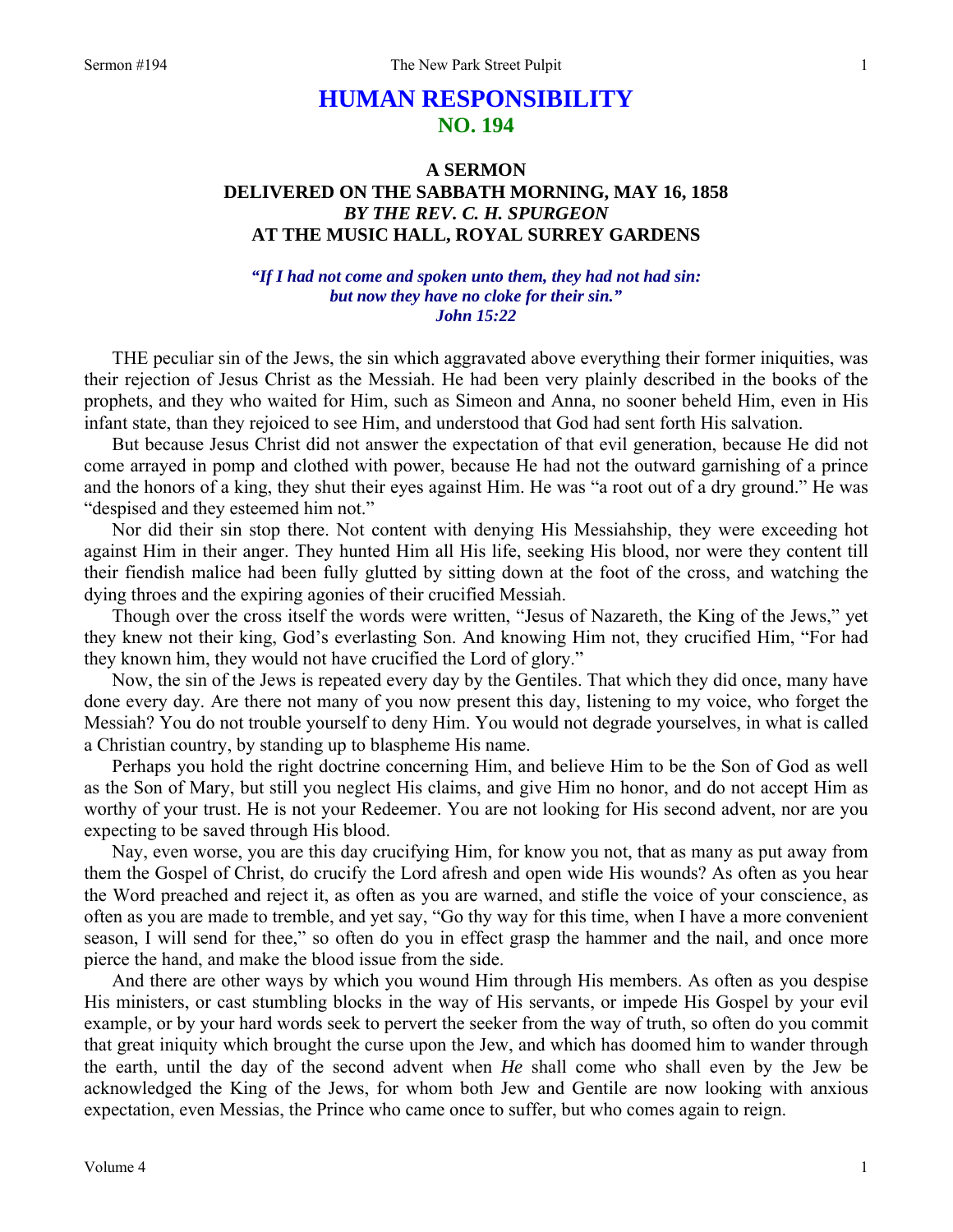And now I shall endeavor this morning to show the parallel between your case and that of the Jew, not doing so in set phrase, but yet incidentally, as God shall help me, appealing to your conscience, and making you feel that in rejecting Christ, you commit the same sin and incur the same doom.

We shall note, first of all, *the excellence of the ministry, since Christ comes in it, and speaks to men,*  "If *I* had not spoken to them." We shall notice, secondly, *the aggravation of sin caused by the rejection of Christ's message*, "If I had not spoken to them they had not had sin." Thirdly, *the death of all excuses, caused by the preaching of the Word*, "Now they have no cloke for their sin."

And then, in the last place, we shall briefly, but very solemnly announce *the fearfully aggravated doom of those who thus reject the Savior, and increase their guilt by despising Him*.

**I.** In the first place, then, this morning it is ours to say, and to say truly too, that IN THE PREACHING OF THE GOSPEL, THERE IS TO MAN'S CONSCIENCE THE COMING OF OUR LORD JESUS CHRIST, AND THE SPEAKING OF THE SAVIOR THROUGH US.

When Israel of old despised Moses and murmured against him, Moses meekly said, "Ye have not murmured against us, but ye have murmured against the LORD God of Israel." And truly the minister may, with Scripture warrant, say the same. He that despises us, despises not us, but Him that sent us. He who rejects the message rejects not what we say, but rejects the message of the everlasting God.

The minister is but a man, he has no priestly power, but is a man called out of the rest of mankind, and endowed with the Holy Spirit, to speak to his fellow-men. And when he preaches the truth as with power sent down from heaven, God owns him by calling him His ambassador, and puts him in the high and responsible position of a watchman on the walls of Zion, and he bids all men take heed that a faithful message, faithfully delivered, when despised and trampled on, amounts to rebellion against God, and to sin and iniquity against the Most High.

As for what *I* may say, as a man, it is but little that I should say it, but if I speak as the Lord's ambassador, take heed that you slight not the message. It is the Word of God sent down from heaven which we preach with the power of the Holy Spirit, earnestly beseeching you to believe it, and remember, it is at the peril of your own souls that you put it from you, for it is not we who speak, but the Spirit of the Lord our God who speaks in us. With what a solemnity does this invest the Gospel ministry!

O you sons of men, the ministry is not the speaking of men, but the speaking of God through men. As many as are the real called and sent servants of God, they are not the authors of their message, but they first hear it from the Master, and they speak it to the people. And they see ever before their eyes these solemn words—"Take heed unto thyself, and unto the doctrine; continue in them: for in doing this thou shalt both save thyself and them that hear thee." And they hear behind them this awful threatening—"If thou warn them not they shall perish, but their blood will I require at thine hand."

Oh! that you might see written in letters of fire before you this day the words of the prophet—"O earth, earth, earth, hear the Word of the LORD," for as far as our ministry is true and untainted by error, it is God's Word, and it has the same right and claim to your belief as if God Himself should speak it from the top of Sinai, instead of speaking it through the humble ministry of the Word of God.

And now let us pause over this doctrine, and let us ask ourselves this solemn question. Have we not all of us grossly sinned against God, in the neglect that we have often put upon the means of grace? How often have you stayed away from the house of God, when God Himself was speaking there? What would have been the doom of Israel, if, when summoned on that sacred day to hear the Word of God from the top of the mountain, they had perversely rambled into the wilderness, rather than attend to hear it? And yet so have you done.

You have sought your own pleasure, and listened to the syren song of temptation, but you have shut your ear against the voice of the Most High, and when He has Himself been speaking in His own house, you have turned aside unto crooked ways, and have not regarded the voice of the Lord your God.

And when you have come up to the house of God, how often has there been the careless eye, the inattentive ear! You have heard as though you heard not. Your ear has been penetrated, but the hidden

2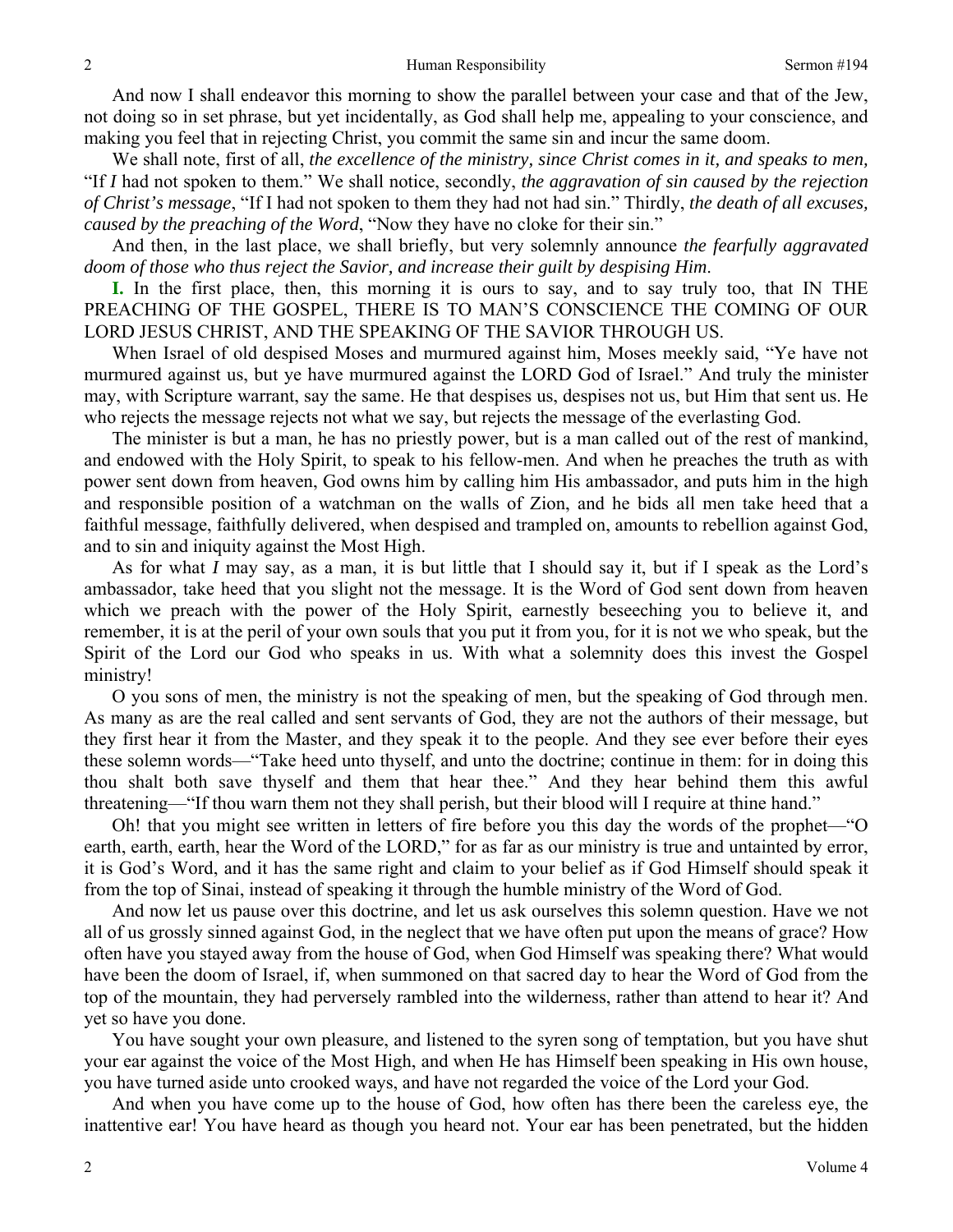God Himself has spoken, too, at times in your conscience, so that you have heard it. You have stood in the aisle, and your knees have knocked together, you have sat in your pew, and while some mighty Boanerges has thundered out the Word, you have heard it said, as with an angel's voice, "*Prepare to meet thy God—consider thy ways—set thine house in order, for thou shalt die, and not live.*" And yet you have gone out of God's house, and have forgotten what manner of men you were.

You have quenched the Spirit, you have done despite to the Spirit of grace. You have put far from you the struggles of your conscience, you have throttled those infant prayers that were beginning to cry in your heart. You have drowned those new-born desires that were just springing up. You have put away from you everything that was good and sacred. You have turned again to your own ways, and have once more wandered on the mountains of sin, and in the valley of iniquity.

Ah! my friends, just think, then, for a moment, that *in all this you have despised God.* I am certain, if the Holy Spirit would but apply this one solemn truth to your consciences this morning, this Hall of Music would be turned into a house of mourning, and this place would become a Bochim, a place of weeping and lamentation.

Oh to have despised God, to have trampled under foot the Son of Man, to have passed by His cross, to have rejected the wooings of His love and the warnings of His grace! How solemn! Did you ever think of this before? You have thought it was but despising man, will you now think of it as despising Christ? For Christ has spoken to you.

Ah! God is my witness that oftentimes Christ has wept with these eyes, and spoken to you with these lips. I have sought nothing but the winning of your souls. Sometimes with rough words have I endeavored to drive you to the cross, and at other times with weeping accents have I sought to weep you to my Redeemer. And sure I am, I did not speak myself then, but Jesus spoke through me, and inasmuch as you did hear and weep, and then went away and did forget, remember that Christ spoke to you.

'Twas He who said, "Look unto *me* and be you saved, all the ends of the earth." 'Twas He who said, "Come unto *me,* all ye that labour and are heavy laden." 'Twas He who warned you, that if you neglected this great salvation you must perish. And in having put away the warning and rejected the invitation, you have not despised us, but you have despised our Master, and woe unto you, except you repent, for 'tis a fearful thing to have despised the voice of Him that speaks from heaven.

**II.** And now we must notice the second point, namely, that THE REJECTION OF THE GOSPEL AGGRAVATES MEN'S SIN.

Now, do not let me be misunderstood. I have heard of persons who, having gone to the house of God, have been filled with a sense of sin, and at last they have been driven almost to despair, for Satan has tempted them to forsake the house of God, for says he, "The more you go, the more you increase your condemnation."

Now I believe that this is an error. We do not increase our condemnation by going to the house of God, we are far more likely to increase it by staying away. For in stopping away from the house of God there is a double rejection of Christ. You reject Him even with the outward mind, as well as with the inward spirit.

You neglect even the lying at the pool of Bethesda. You are worse than the man who lay at the pool, but could not get in. You will not lie there, and therefore, neglecting the hearing of the Word of God, you do indeed incur a fearful doom. But if you go up to the house of God, sincerely seeking a blessing, if you do not get comfort—if you do not find grace in the means, still, if you go there devoutly seeking it, your condemnation is not increased thereby.

Your sin is not aggravated merely by the hearing of the Gospel, but by the willful and wicked rejection of it when it is heard. The man who listens to the sound of the Gospel, and after having heard it, turns upon his heel with a laugh, or who, after hearing time after time, and being visibly affected,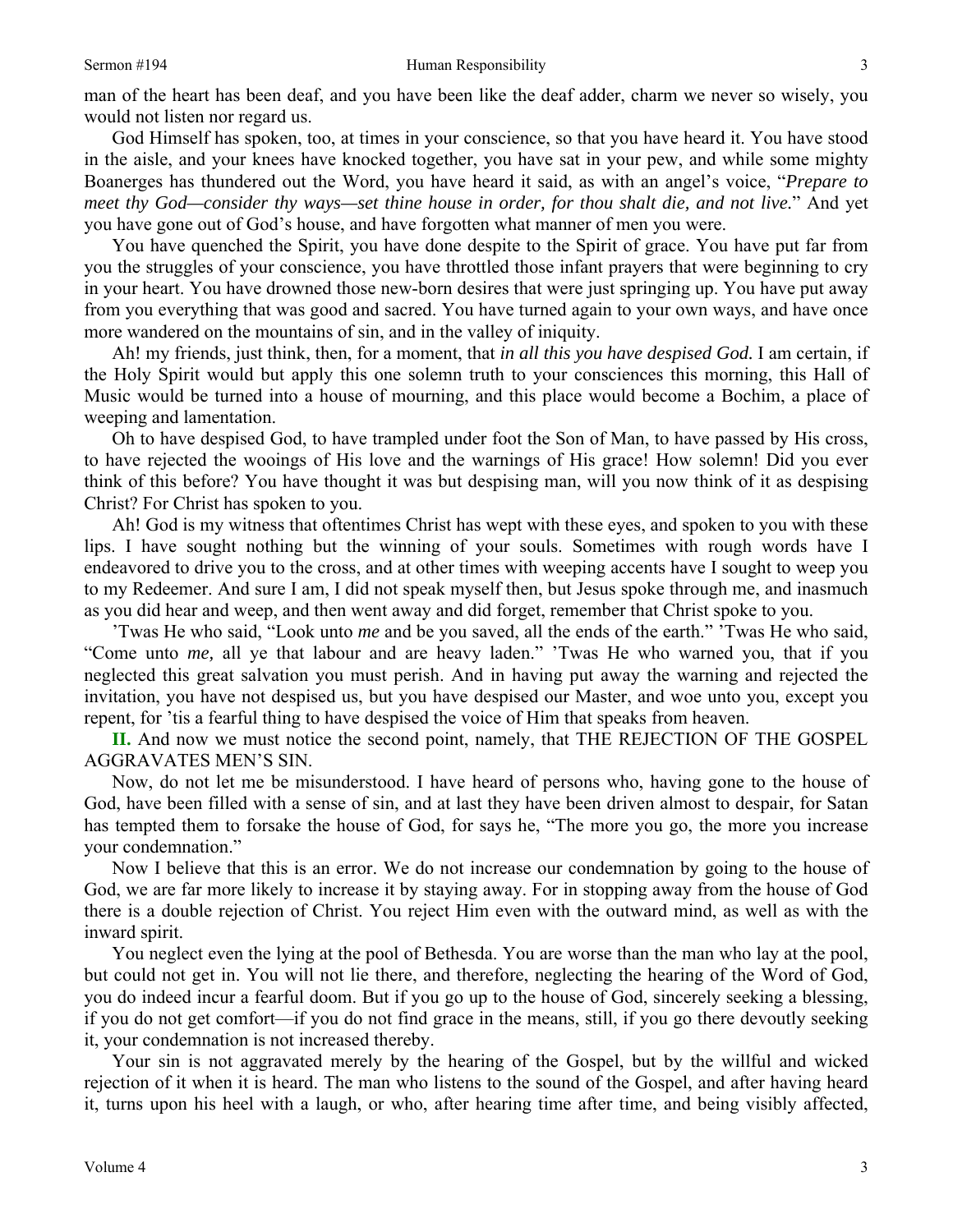allows the cares and the pleasures of this wicked life, to come in and choke the seed—such a man does in a fearful measure increase his guilt.

And now we will just notice why, in a two-fold measure, he does this. Because in the first place, *he gets a new sin altogether, that he never had before*, and besides that, he aggravates all his other sins. Bring me here a Khoikhoi or a man from Kamschatka, a wild savage who has never listened to the Word. That man may have every sin in the catalog of guilt except one, but that one I am sure he has not. He has not the sin of rejecting the Gospel when it is preached to him. But you, when you hear the Gospel, have an opportunity for committing a fresh sin, and if you have rejected it, you have added a fresh iniquity to all those others that hang about your neck.

I have often been rebuked by certain men who have erred from the truth, for preaching the doctrine that it is a sin in men, if they reject the Gospel of Christ. I care not for every opprobrious title, I am certain that I have the warrant of God's Word in so preaching, and I do not believe that any man can be faithful to men's souls and clear of their blood, unless he bears his frequent and solemn testimony upon this vital subject.

"When he, the Spirit of truth, is come, he will reprove the world of sin, and of righteousness, and of judgment: of sin, because they believe not on me." "And this is the condemnation, that light is come into the world, and men loved darkness rather than light." "He that believeth not is condemned already, because he hath not believed in the name of the only begotten Son of God." "If I had not done among them the works which none other man did, they had not had sin: but now have they both seen and hated both me and my Father."

"Woe unto you, Chorazin! Woe unto you, Bethsaida! for if the mighty works had been done in Tyre and Sidon, which have been done in you, they had a great while ago repented, sitting in sackcloth and ashes. But I say unto you, it shall be more tolerable for Tyre and Sidon at the judgment, than for you." "If I had not come and spoken to them, they would have no sin: but now they have no cloak for their sin."

"Therefore we ought to give the more earnest heed to the things which we have heard, lest at any time we should let them slip. For if the word spoken by angels was steadfast, and every transgression and disobedience received a just recompense of reward; how shall we escape if we neglect so great salvation?"

"He that despised Moses' law died without mercy under two or three witnesses; of how much sorer punishment, suppose ye, shall he be thought worthy, who hath trodden under foot the Son of God, and hath counted the blood of the covenant, wherewith he was sanctified, an unholy thing, and hath done despite unto the Spirit of grace? For we know him who hath said, Vengeance belongeth unto me, I will recompense, saith the LORD. And again, the LORD shall judge his people. It is a fearful thing to fall into the hands of the living God."

I have been quoting, you see, some Scripture passages, and if they do not mean that unbelief is a sin, and *the* sin, which, above all others, damns men's souls, they do not mean anything at all, but they are just a dead letter in the Word of God. Now, adultery and murder, and theft, and lying—all these are damning and deadly sins, but repentance can cleanse all these, through the blood of Christ.

But to reject Christ, destroys a man hopelessly. The murderer, the thief, the drunkard, may yet enter the kingdom of heaven if, repenting of his sins, he will lay hold on the cross of Christ. But with these sins, a man is inevitably lost, if he believes not on the Lord Jesus Christ.

And now, my hearers, will you consider for one moment what an awful sin this is, which you add to all your other sins. Everything lies in the bowels of this sin—the rejecting of Christ. There is murder in this, for if the man on the scaffold rejects a pardon, does he not murder himself? There is pride in this, for you reject Christ because your proud hearts have turned you aside.

There is rebellion in this, for we rebel against God when we reject Christ. There is high treason in this, for you reject a king. You put far from you, Him, who is crowned king of the earth, and you incur therefore the weightiest of all guilt. Oh! to think that the Lord Jesus should come from heaven—to think

4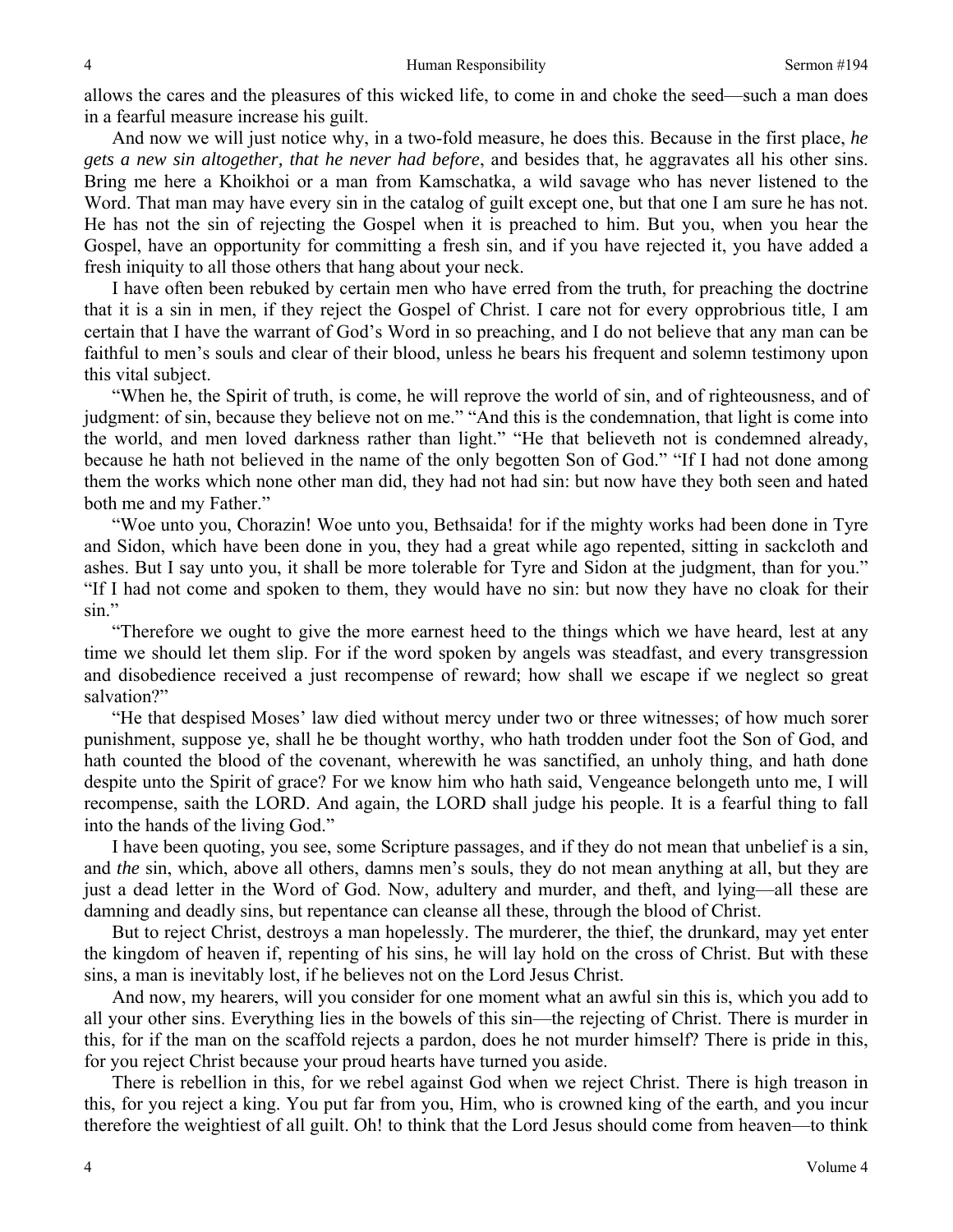## Sermon #194 Human Responsibility

for a moment that He should hang upon the tree—that there He should die in agonies extreme, and that from that cross He should this day look down upon you, and should say, "Come unto me, ye weary and ye heavy laden," that you should still turn away from Him—it is the unkindest stab of all. What more brutish, what more devilish, than to turn away from Him who gave His life for you? Oh that you were wise, that you understood this, that you would consider your latter end!

But again, we do not only add a new sin to the catalog of guilt, but *we aggravate all the rest*. You cannot sin so cheap as other people, you, who have had the Gospel. When the unenlightened and ignorant sin, their conscience does not prick them, and there is not that guilt in the sin of the ignorant, that there is in the sin of the enlightened.

Did you steal before? that was bad enough, but hear the Gospel and continue a thief, and you are a thief indeed. Did you lie before you heard the Gospel? The liar shall have his portion in the lake, but lie after hearing it, and it seems as if the fire of Tophet should be fanned up to a seven-fold fury. He who sins ignorantly, has some little excuse, but he who sins against light and knowledge, sins presumptuously. And under the law there was no atonement for this, presumptuous sins were out of the pale of legal atonement, although blessed be God, Christ has atoned for even these, and he that believes shall be saved, even despite his guilt.

Oh! I beseech you, recollect that the sin of unbelief blackens every other sin. It is like Jeroboam. It is said of him, he sinned and made Israel to sin. So unbelief sins itself and leads to every other sin. Unbelief is the file by which you sharpen the axe, and the coulter, and the sword, which you use in rebellion against the Most High.

Your sins become more exceeding sinful the more you disbelieve in Christ, the more you know of Him, and the longer you reject Him. This is God's truth, but a truth that is to be spoken with reluctance, and with many groanings in our spirits. Oh to have such a message to deliver to you, to *you* I say, for if there be a people under heaven to whom my text applies, it is you. If there is one race of men in the world, who have more to account for than others, it is yourselves.

There are doubtless others, who are on an equality with you, who sit under a faithful and earnest ministry, but as God shall judge betwixt you and me at the great day, to the utmost of my power I have been faithful to your souls. I have never in this pulpit sought by hard words, by technical language, to magnify my own wisdom. I have spoken to you plainly, and not a word, to the best of my knowledge, has escaped these lips, which every one of you could not understand.

You have had a simple Gospel. I have not stood here and preached *coldly* to you. I could say as I came up yon stairs, "The burden of the Lord was upon me," for my heart has come here heavy, and my soul has been hot within me, and when I have preached feebly, my words may have been uncouth, and the language far from proper, but *heart* never has been wanting. This whole soul has spoken to you, and if I could have ransacked heaven and earth to find language that might have won you to the Savior, I would have done so.

I have not shunned to reprove you, I have never minced matters. I have spoken to this age of its iniquities and to you of your sins. I have not softened down the Bible to suit the carnal tastes of men. I have said *damn*, where God said damn—I have not sweetened it into "condemn." I have not minced matters, nor endeavored to veil or conceal the truth, but as to every man's conscience in the sight of God, have I endeavored to commend the Gospel, earnestly and with power, and with a plain, outspoken, earnest, and honest ministry.

I have not kept back the glorious doctrines of grace, although by preaching them the enemies of the cross have called me an Antinomian. Nor have I been afraid to preach man's solemn responsibility, although another tribe have slandered me as an Arminian.

And in saying this, I say it not in a way of glorying, but I say it for your rebuke, if you have rejected the Gospel, for you shall have sinned far above that of any other men. In casting away Christ, a double measure of the fury of the wrath of God shall fall on you. Sin, then, is aggravated by the rejection of Christ.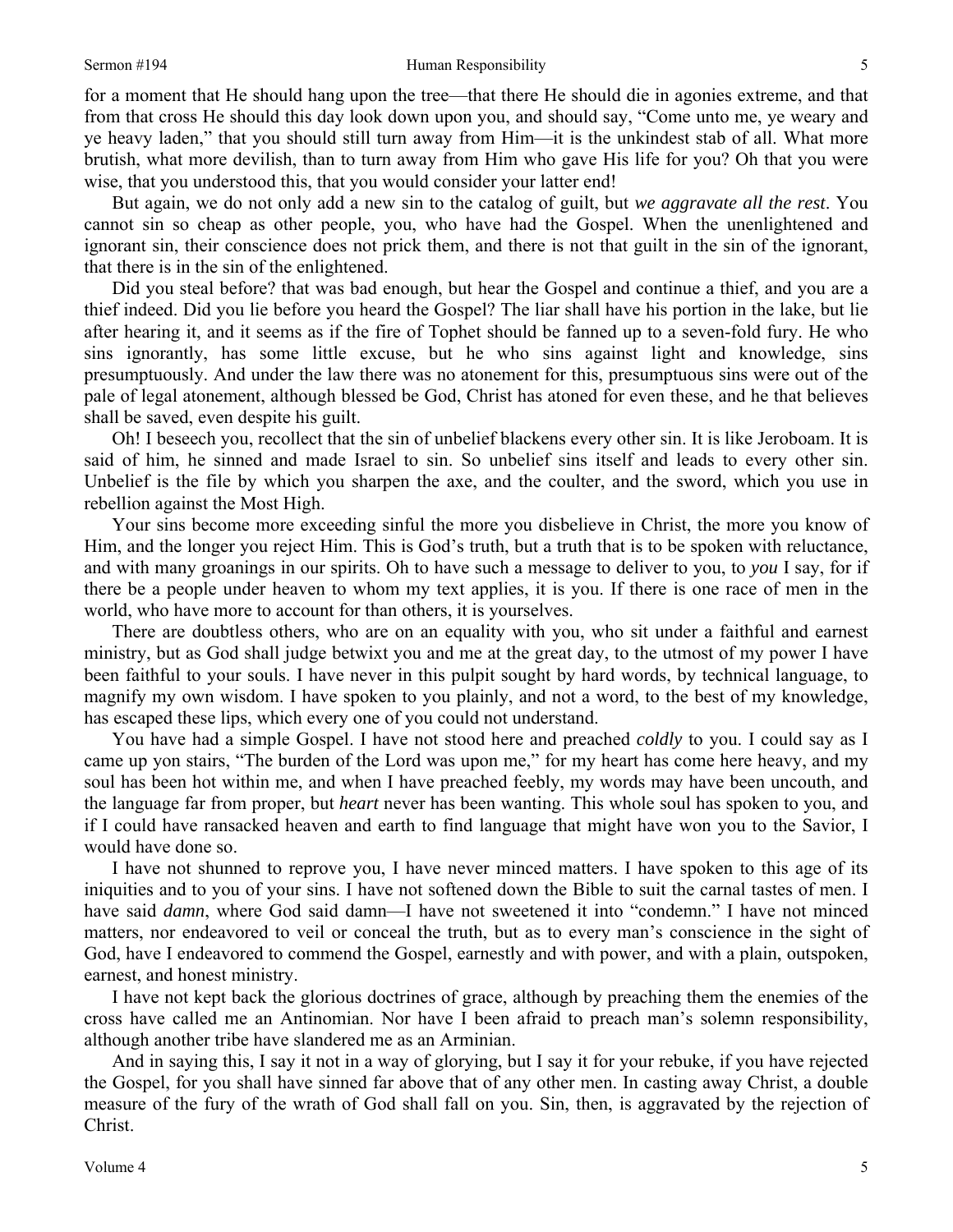**III.** And now, in the third place, THE PREACHING OF THE GOSPEL OF CHRIST TAKES AWAY ALL EXCUSE FROM THOSE WHO HEAR IT AND REJECT IT.

"Now have they no cloke for their sin." A cloak is a very poor covering for sin, when there is an allseeing eye to look through it. In the great day of the tempest of God's wrath a cloak will be a very poor shelter, but still man is always fond of a cloak. In the day of cold and rain we see men gathering their cloaks about them, and if they have no shelter and no refuge, still they feel a little comforted by their garment.

And so it is with you. You will gather together, if you can, an excuse for your sin, and when conscience pricks you, you seek to heal the wound with an excuse. And even in the day of judgment, although a cloak will be a sorry covering, yet it will be better than nothing at all. "But now ye have no cloke for your sin."

The traveler is left in the rain without his covering, exposed to the tempest without that garment which once sheltered him. "Now ye have no cloke for your sin"—discovered, detected, and unmasked, you are left inexcusable, without a cloak for your iniquity. And now let me just notice how the preaching of the Gospel, when it is faithfully performed, takes away all cloaks for sin.

In the first place, one man might get up and say, "I did not know I was doing wrong when I committed such and such an iniquity." Now, *that* you cannot say. God has by His law told you solemnly what is wrong. There stand the ten commandments, and there stands the comment of our Master where He has enlarged upon the commandment, and told us that the old law, "Thou shalt not commit adultery," forbade also all sins of the lascivious look and the evil eye.

If the Sepoy commits iniquity, there is a cloak for it. I doubt not that his conscience tells him that he does wrong, but his sacred books teach that he is doing right, and therefore he has that cloak. If the Mohommedan commits lust, I doubt not his conscience does prick him, but his sacred books give him liberty.

But you profess to believe your Bibles, and have them in your houses, and have the preachers of them in all your streets, and therefore when you sin, you sin with the proclamation of the law upon the very wall, before your eyes—you do willfully violate a well-known law which has come from heaven and come to you.

Again, you might say, "When I sinned, I did not know how great would be the punishment." Of this also, by the Gospel, you are left without excuse. For did not Jesus Christ tell you, and does He not tell you every day, that those who will not have Him shall be cast into outer darkness, where shall be weeping and gnashing of teeth?

Has He not said, "These shall go away into everlasting punishment, but the righteous into life eternal"? Does He not Himself declare that the wicked shall be burned up with unquenchable fire? Has He not told you of a place where their worm dies not and where their fire is not quenched? And the ministers of the Gospel have not shunned to tell you this too!

You have sinned, though you knew you would be lost by it. You have taken the poisonous draught, not thinking that it was harmless. You knew that every drop in the cup was scalding with damnation, and yet you have taken the cup and drained it to its dregs. You have destroyed your own souls with your eyes open. You have gone like a fool to the stocks, like an ox to the slaughter, and like a lamb you have licked the knife of the butcher. In this, then, you are left without excuse.

But some of you may say, "Ah, I heard the Gospel, it is true, and I knew that I was doing wrong, but I did not know what I must do to be saved." Is there one among you who can urge such an excuse as this? Methinks you will not have the impudence to do so. "Believe and live," is preached every day in your hearing.

Many of you these ten, twenty, thirty, forty, or fifty years have been hearing the Gospel, and you dare not say, "I did not know what the Gospel was." From your earliest childhood many of you have listened to it. The name of Jesus was mingled with the hush of lullaby. You drank in a holy Gospel with your mother's milk, and yet despite all that, you have never sought Christ.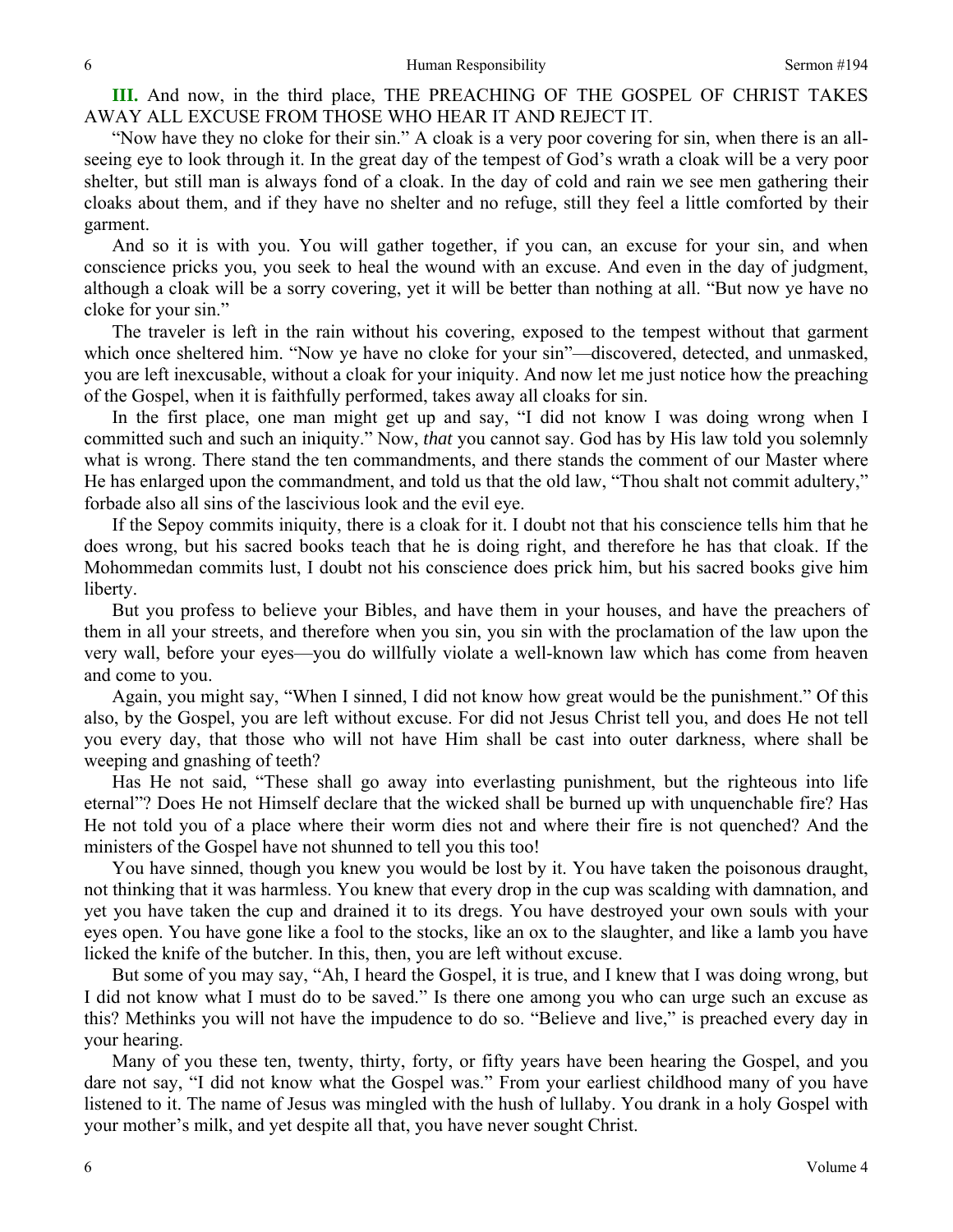"Knowledge is power," men say. Alas! Knowledge, when not used, is *wrath*, WRATH, **WRATH** to the uttermost, against the man who knows, and yet does that which he knows to be wrong.

I think I can hear another say, "Well, I heard the Gospel preached, but I never had a good example set me." Some of you may say that, and it would be partially true. But there are others of you, concerning whom I may say that this would be a lying excuse. Ah! man, you have been very fond of speaking of the inconsistencies of Christians. You have said, "They do not live as they ought," and alas, there is too much truth in what you have said.

But there was one Christian whom you knew, and whose character you were compelled to admire, do not you remember her? It was the mother who brought you forth. That has always been the one difficulty with you up to this day. You could have rejected the Gospel very easily, but your mother's example stood before you, and you could not overcome that.

Do you not remember amongst the first early dawnings of your recollection, how you opened your little eyes in the morning, and you saw a mother's loving face looking down upon you, and you caught her with a tear in her eye, and you heard her say, "God bless the child, may he call the Redeemer blessed!"

You remember how your father did often chide you. *She* did seldom chide, but she often spoke in tones of love. Recollect that little upper room where she took you aside, and putting her arms round your neck, dedicated you to God, and prayed that the Lord would save you in your childhood.

Remember the letter she gave you, and your book in which she wrote your name when you left the parental roof to go abroad, and the sorrow with which she wrote to you when she heard you had begun to plunge in gaiety and mix with the ungodly. Recollect that sorrowful look with which she did wring your hand the last time you left her. Remember how she said to you, "You will bring my hairs with sorrow to the grave, if you walk in the ways of iniquity."

Well, you knew that what she said was not cant, there was reality in that. You could laugh at the minister, you could say it was *his business*, but at her you could not scoff. She was a Christian, there was no mistake about it. How often did she put up with your angry temper, and bear with your rough manners, for she was a sweet spirit, almost too good for earth—and you recollect that.

You were not there when she was dying, you could not arrive in time. But she said to her friend as she was dying, "There is only one thing that I want, then I could die happy—oh, that I could see my children walking in the truth." Now, I apprehend such an example leaves you without a cloak for your wickedness, and if you commit iniquity after that, how fearful must be the weight of your woe.

But others of you can say that you had no such mother. Your first school was the street, and the first example you ever had was that of a swearing father. Recollect, my friend, there is one perfect example—Christ, and that you have read of, though you have not seen Him. Jesus Christ, the man of Nazareth, was a perfect man, in Him was there no sin, neither was there guile in His mouth. And if you have never seen anything like Christian worth anywhere else, yet you can see it in Christ. And in venturing such an excuse as this, remember you have ventured upon a lie, for the example of Christ, the works of Christ, as well as the words of Christ, leave you without excuse for your sin.

Ah, and I think I hear one more excuse offered, and that is this, "Well, I certainly had many advantages, but they were never sent home to my conscience so that I felt them." Now, there are very few of you here who can say that. Some of you will say, "Yes, I heard the minister, but he never made an impression upon me."

Ah, young men and young women, and all of you this morning, I must be a witness against you in the day of judgment that this is untrue. For, but now, your consciences were touched, did I not see some soft tears of repentance—I trust they were such—flowing but just now?

No, you have not always been unmoved by the Gospel. You have grown old now, and it takes a deal to stir you, but it was not always so. There was a time in your youth, when you were very susceptible of impression. Remember, the sins of your youth will cause your bones to rot, if you have still persevered in rejecting the Gospel.

7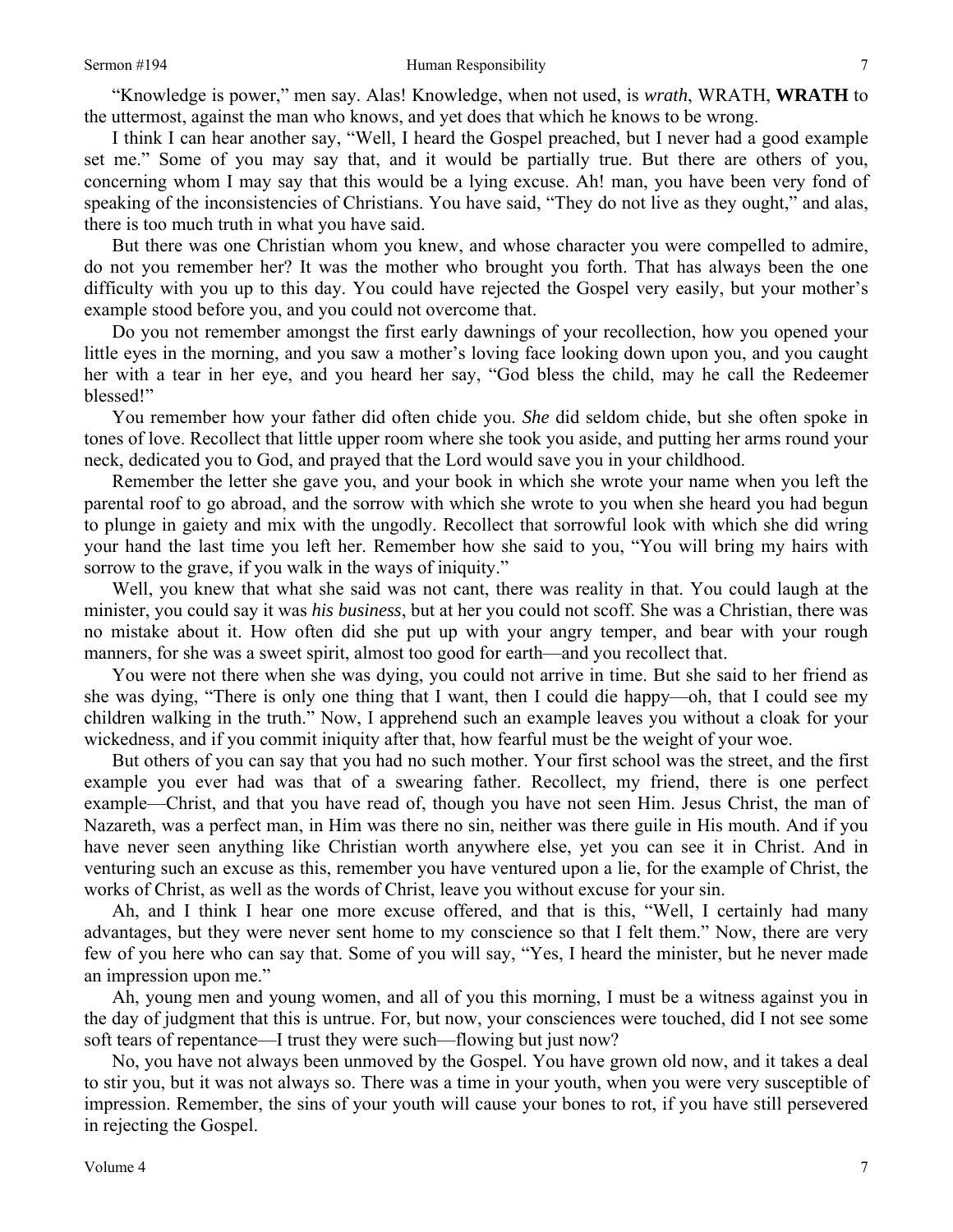Your old heart has grown hard, still you are without excuse. You did feel once, ay, and even now you cannot help feeling. I know there are some of you who can scarcely keep your seats at the thought of your iniquities, and you have almost vowed, some of you, that this day you will seek God, and the first thing you will do, will be to climb to your chamber, and shut the door, and seek the Lord.

Ah, but I remember a story of one, who remarked to a minister, what a wonderful thing it was to see so many people weeping. "Nay," said he, "I will tell you something more a wonder still, that so many will forget all they wept about when they get outside the door." And you will do this.

Still, when you have done it, you will recollect that you have not been without the strivings of God's Spirit. You will remember that God has, this morning, as it were, put a hurdle across your road, digged a ditch in your way, and put up a hand-post, and said, "Take warning! beware, beware, beware! you are rushing madly into the ways of iniquity!"

And I have come before you this morning, and in God's name I have said, "Stop, stop, stop, thus says the Lord, 'Consider your ways, why will ye die? Turn ye, turn ye, why will ye die O house of Israel?'" And now, if you will put this from you, it must be even so. If you will put out these sparks, if you will quench this first burning torch, it must be so! On your own head be your blood, at your own door lay your iniquities.

**IV.** But now I have one thing more to do. And it is awful work, for I have as it were to PUT ON THE BLACK CAP AND PRONOUNCE THE SENTENCE OF CONDEMNATION.

For those who live and die rejecting Christ there is a most fearful doom. They shall perish with an utter destruction. There are degrees of punishment, but the highest degree is given to the man who rejects Christ.

You have noticed that passage, I dare say, that the liar and the whoremonger, and drunkards shall have their portion—whom do you suppose with?—with *unbelievers—*as if hell was made first of all for unbelievers—as if the pit was dug not for whoremongers, and swearers, and drunkards, but for men who despise Christ, because that is the A-1 sin, the cardinal vice, and men are condemned for that. Other iniquities come following after them, but this one goes before them to judgment.

Imagine for a moment that time has passed and that the day of judgment is come. We are all gathered together, both quick and dead. The trumpet blast waxes exceeding loud and long. We are all attentive, expecting something marvelous. The exchange stands still in its business, the shop is deserted by the tradesman, the crowded streets are filled. All men stand still, they feel that the last great businessday is come, and that now they must settle their accounts forever. A solemn stillness fills the air, no sound is heard. All, all is noiseless.

Presently a great white cloud with solemn state sails through the sky, and then—hark! the twofold clamor of the startled earth. On that cloud there sits one like unto the Son of Man. Every eye looks, and at last there is heard a unanimous shout—"It is He! It is He!" and after that you hear on the one hand, shouts of, "Hallelujah, Hallelujah, Hallelujah, Welcome, Welcome, Welcome Son of God."

But mixed with that there is a deep bass, composed of the weeping and the wailing of the men who have persecuted Him, and who have rejected Him. Listen! I think I can dissect the sonnet, I think I can hear the words as they come separately, each one of them, tolling like a death knell. What say they? They say, "Rocks hide us, mountains fall upon us, hide us from the face of Him that sits upon the throne." And shall you be among the number of those who say to the rocks, "Hide us"?

My impenitent hearer, I suppose for a moment that you have gone out of this world, and that you have died impenitent, and that you are among those who are weeping, and wailing, and gnashing their teeth. Oh! what will then be your terror! Blanched cheeks and knocking knees are nothing, compared to your horror of heart, when you shall be drunken, but not with wine, and when you shall reel to and fro, with the intoxication of amazement, and shall fall down, and roll in the dust for horror and dismay. For there He comes, and there He is, with fierce, fire-darting eye, and now the time is come for the great division.